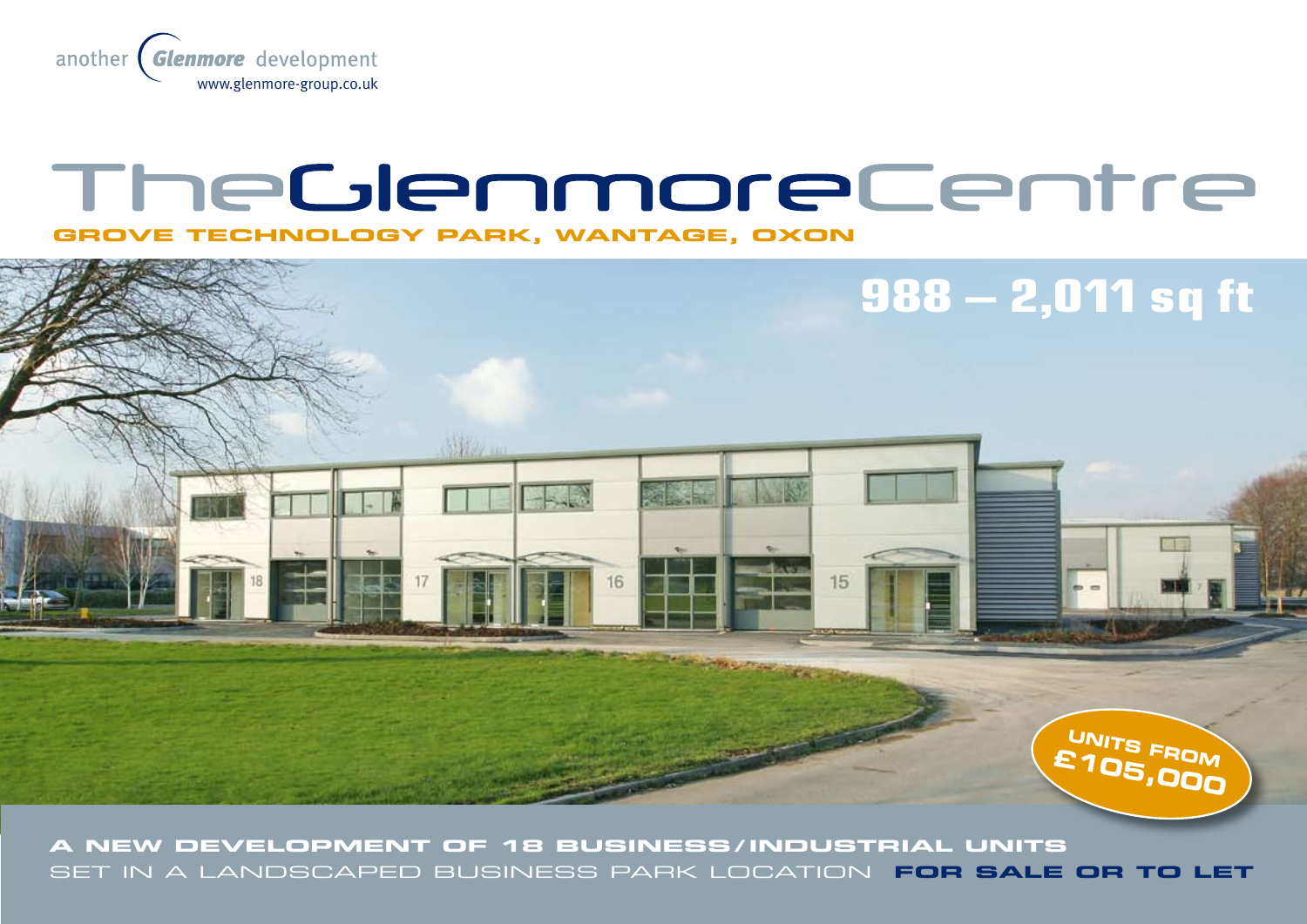#### **Key Features**

- **• High quality mini rib cladding**
- **• Powder coated aluminium windows and doors**
- **• Power floated concrete floor (15kn/m2)**
- **• First floor suitable for fit out as offices (subject to necessary consents/regulations)**
- **• Insulated steel clad roof incorporating 10% daylight panels**
- **• 6m internal eaves height**
- **• Mains gas, water, telecom and 3 phase electricity**
- 
- **• Allocated parking**



# TheGlenmoreCentre



#### **Location**

The Glenmore Centre within Grove Technology Park is situated to the west of Grove in South Oxfordshire and approximately 1 mile north of Wantage on the A338. Grove Technology Park is located 8 miles from the A34, which provides direct access to the M4, J13 and M40, J9.

#### **Description**

The Glenmore Centre is a new high quality commercial scheme providing a mixture of business and industrial units within a landscaped setting. There are two blocks of buildings comprising four terraces, which provide a total of 18 two-storey units with associated car parking.

Ten business units on the outer terraces provide two-storey accommodation fitted out at first floor as offices with shell accommodation to the ground floor areas. The eight industrial units situated on the inner terraces benefit from smaller first floor areas and are presented to a shell finish.

#### **Prices/Rents**

Please see the attached schedule of quoting terms.

#### **Tenure**

The properties are available either for sale on the basis of a virtual freehold (999 year long leasehold interest) or shorter term commercial lease as set out on the accompanying schedule. A management company is to be set up with each unit bearing a proportion of an annual service charge for maintenance of the common areas and contribution to The Grove Technology Park Estate service charge.

**OR TO LET**

#### **Rateable Value**

Rateable values are yet to be assessed.

#### **VAT**

All figures within these terms are exclusive of VAT where chargeable.

#### **Legal Costs**

Each party to bear their own legal costs in connection with the transaction.

#### **Planning**

Planning consent has been granted for B1/B2/B8 industrial/warehouse use.

## **www.glenmore-group.co.uk**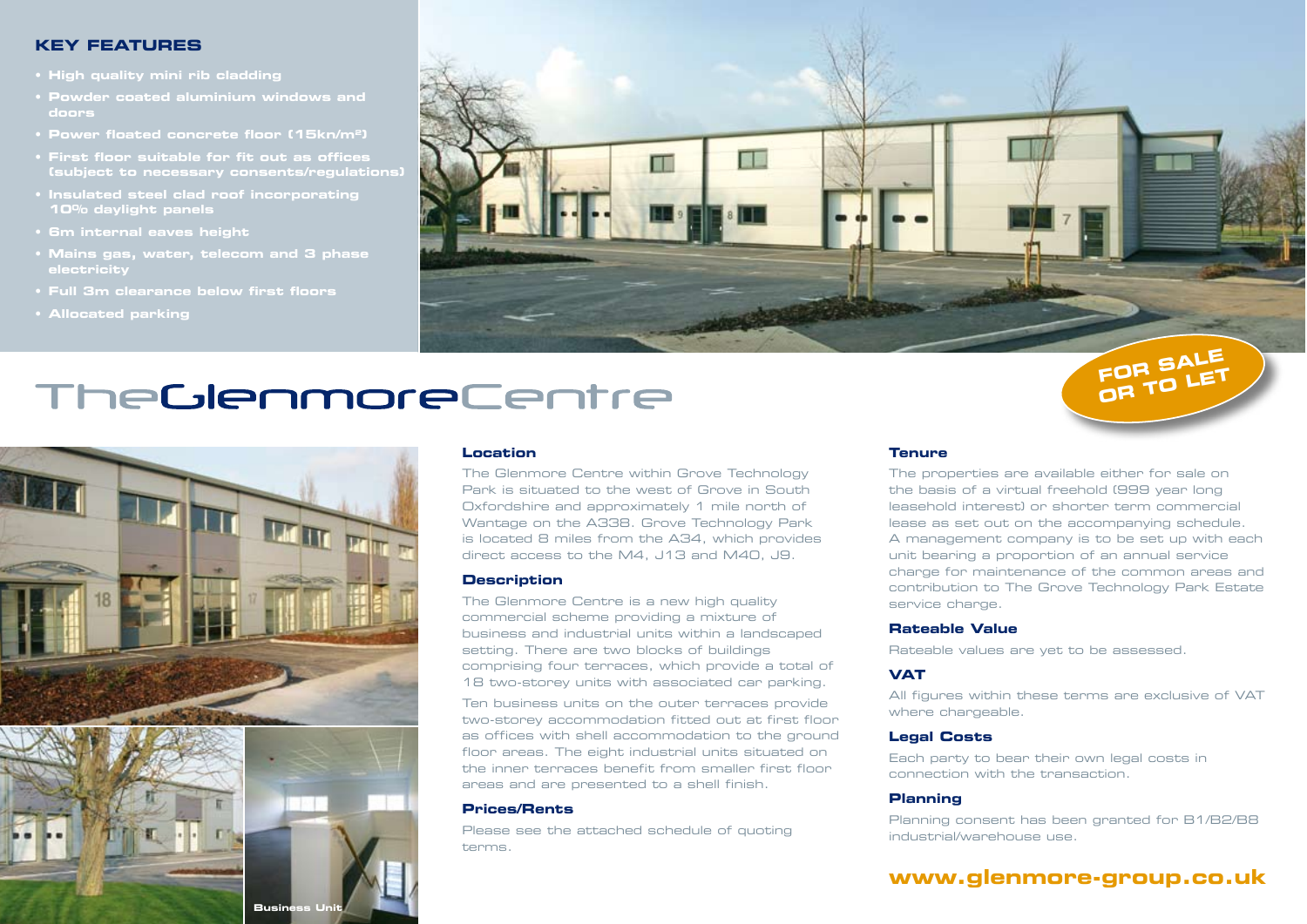



### **Schedule of accommodation**

| Unit No.             | <b>Type</b>       | Ground Floor sq ft | First Floor sq ft | <b>Total sq ft GIA</b> |
|----------------------|-------------------|--------------------|-------------------|------------------------|
| 1                    | <b>Business</b>   | 682                | 612               | 1,294                  |
| $\mathbf{r}$         | <b>Business</b>   | 682                | 612               | 1,294                  |
| з                    | <b>Business</b>   | 682                | 612               | 1,294                  |
| $\blacktriangleleft$ | <b>Business</b>   | 682                | 612               | 1,294                  |
| 5                    | <b>Business</b>   | 682                | 612               | 1,294                  |
| 6                    | <b>Business</b>   | 1,041              | 970               | 2,011                  |
| $\overline{z}$       | <b>Industrial</b> | 997                | 495               | 1,492                  |
| 8                    | <b>Industrial</b> | 997                | 495               | 1,492                  |
| $\mathbf{a}$         | <b>Industrial</b> | 997                | 495               | 1,492                  |
| 10                   | <b>Industrial</b> | 997                | 495               | 1,492                  |
| 11                   | <b>Industrial</b> | 678                | 310               | 988                    |
| 12                   | <b>Industrial</b> | 678                | 310               | 888                    |
| 13                   | <b>Industrial</b> | 678                | 310               | 988                    |
| 14                   | <b>Industrial</b> | 961                | 468               | 1,429                  |
| 15                   | <b>Business</b>   | 678                | 608               | 1,286                  |
| 16                   | <b>Business</b>   | 678                | 608               | 1,286                  |
| 17                   | <b>Business</b>   | 678                | 608               | 1,286                  |
| 18                   | <b>Business</b>   | 678                | 608               | 1,286                  |

All figures quoted are Gross Internal Areas.

# **www.glenmore-group.co.uk**